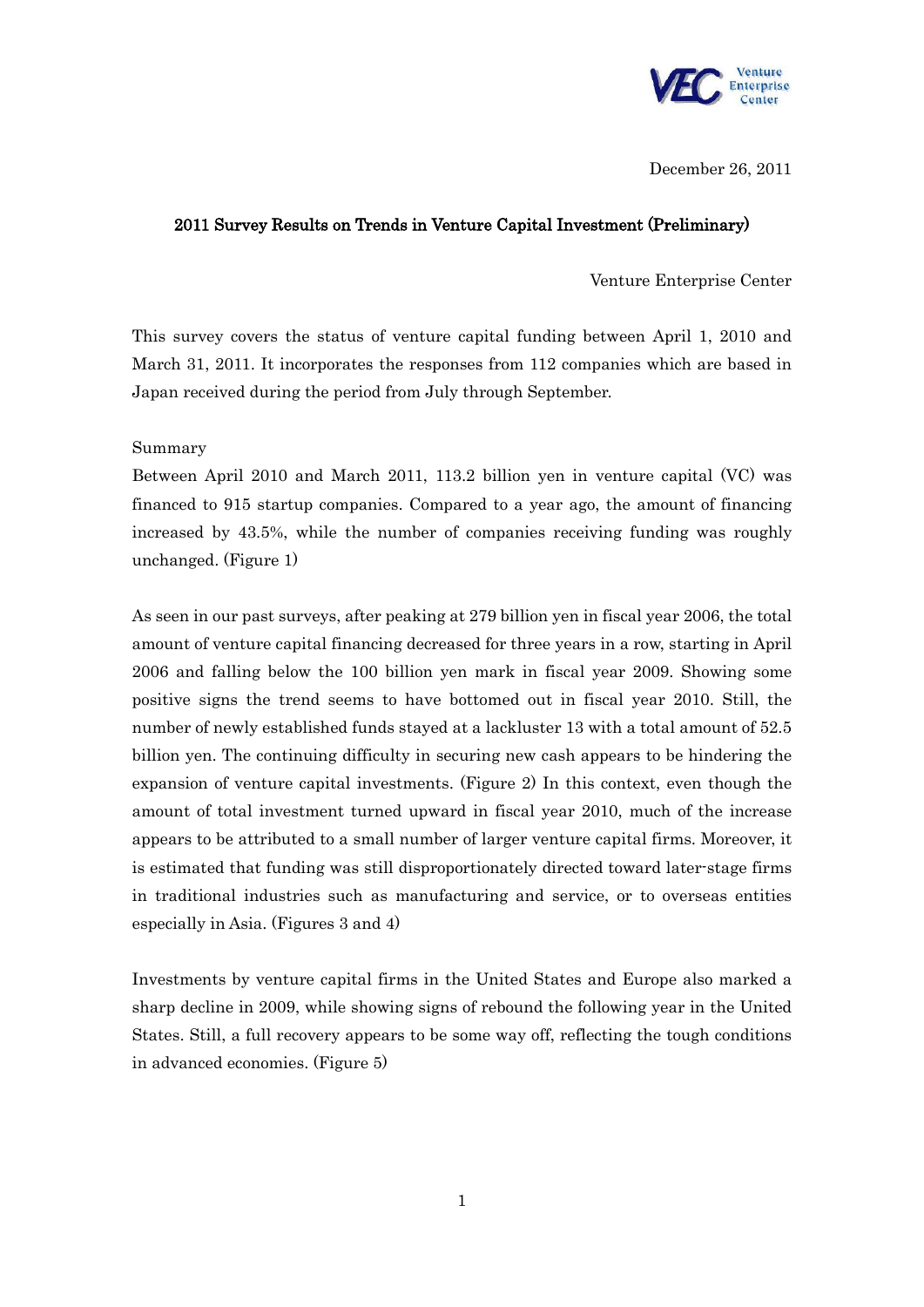



Figure 1. Annual Investment Amount

(Note) Figures in the graph are based simply on the sum of the survey results of each year.

|  |                         | Amount of investment |            | Number of          |            |
|--|-------------------------|----------------------|------------|--------------------|------------|
|  |                         | (Billion yen)        |            | Investee companies |            |
|  |                         |                      | Y/Y change |                    | Y/Y change |
|  | $2005/4 \sim 2006/3$    | 235                  | 45.7%      | 2,834              | 13.4%      |
|  | $2006/4 \approx 2007/3$ | 279                  | 14.2%      | 2,774              | $-1.2%$    |
|  | $2007/4 \sim 2008/3$    | 193                  | $-33.2%$   | 2,579              | $-7.9\%$   |
|  | $2008/4 \sim 2009/3$    | 137                  | $-29.7\%$  | 1,294              | $-50.4%$   |
|  | $2009/7 \sim 2010/3$    | 88                   | $-36.8%$   | 991                | $-25.9%$   |
|  | $2010/4 \approx 2011/3$ | 113                  | 43.5       | 915                | $-0.1\%$   |

(Reference)

(Note 1) Investment amounts and numbers of companies are based simply on the sum of the survey results of each year.

(Note 2) Year-on-year changes are based on companies which in respective fiscal years provided data for two consecutive years.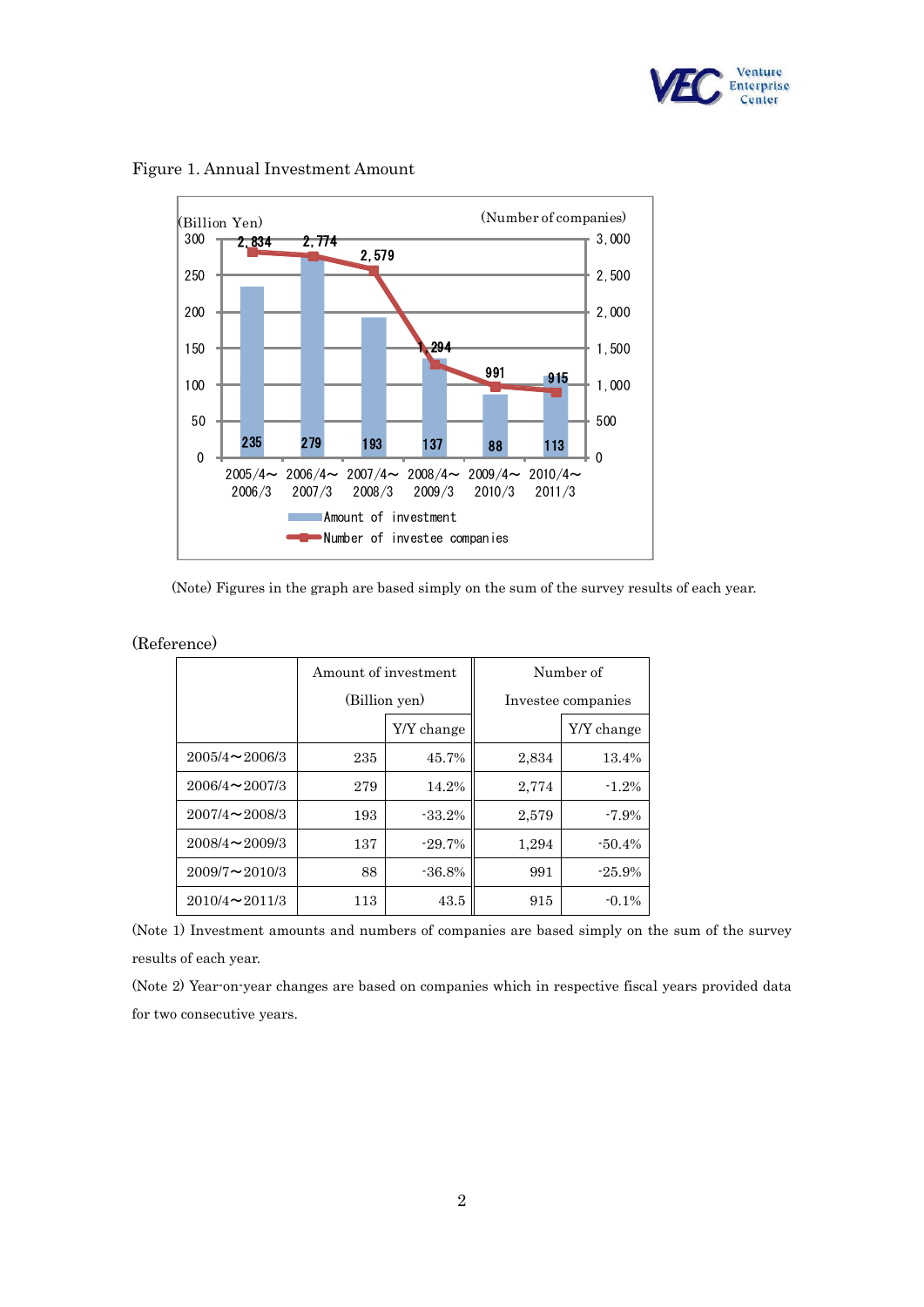



Figure 2. Total balance of funds, number of fund establishments, and amount of investment

(Note) Figures in the graph are based simply on the sum of the survey results of each year.



Figure 3. Breakdown of initial and follow-on investment by industry

<sup>(</sup>Note) Figures in the graph are based simply on the sum of the survey results of each year.